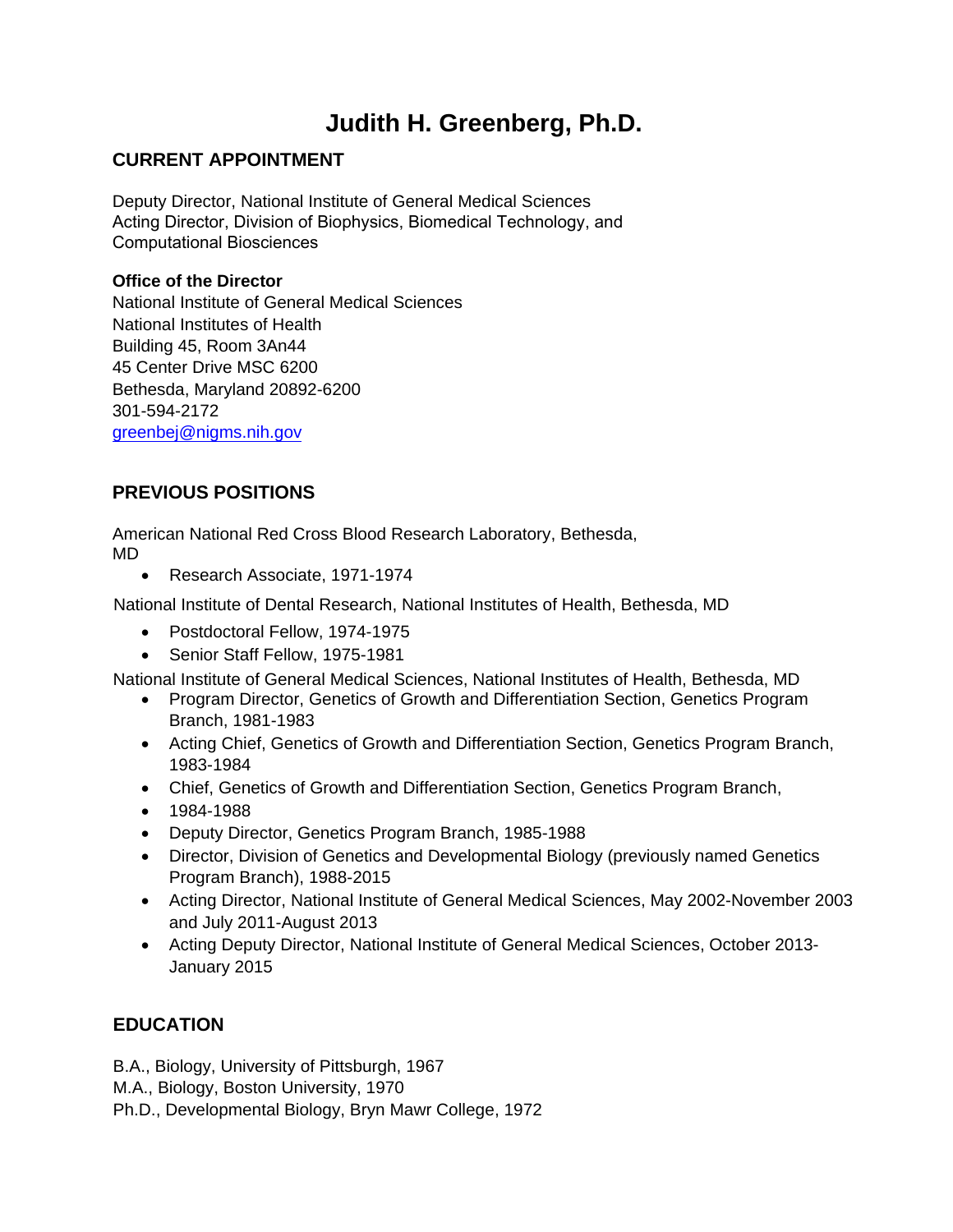## **SELECTED AWARDS**

Public Health Service Special Recognition Award, 1991 Senior Executive Service Performance Award, 1995, 1996, 1997, 1998, 2000, 2001, 2002, 2003 NIH Group Merit Award, 1998 NIH Director's Group Award, 1999 Senior Executive Service Presidential Meritorious Executive Rank Award, 1999 Special Act Award, 2004, 2005, 2006, 2007 NIH Director's Award, 2004 NIH Director's Group Award, 2006 NIH Merit Award, 2007 NIH Director's Award, 2008 NIGMS Distinguished Service Award, 2013

## **SELECTED NIH SPECIAL ASSIGNMENTS**

Member, Staff Training in Extramural Programs (STEP) Committee, 1986-1989 NIH Program Representative to the Federal Demonstration Partnership, 1991-1998 Detailee (part-time) to Office of Science and Technology Policy, 1993-1994 Executive Secretary, Panel to Assess the NIH Investment in Research on Gene Therapy, 1995 Member, Executive Committee, Federal Demonstration Partnership, 1996-1998 Organizer of First Community Consultation on the Responsible Collection and Use of Samples for Genetic Research, 2000 Chair, Trans-NIH Working Group that developed "Points to Consider When Planning a Genetic Study that Involves Members of Named Populations," 2001 Detailee (part-time) to Office of the Director, NIH, to establish Human Embryonic Stem Cell Registry, 2001 Member and Chair, Stetten Museum Advisory Committee, 2001-2006 Member, Title 42 NIH Compensation Committee, 2002-Present Organizer of NIH RNAi workshop and inventory to identify research and resource needs related to RNAi technology, 2004 Principal Leader, NIH Director's Pioneer Award Program, 2004-2011 Principal Leader, NIH Director's New Innovator Award Program, 2007-2011 Member, NIH Peer Review Implementation Cross-Cutting Group, 2008 Chair, Steering Committee, Office of Emergency Care Research, 2011-2013 NIH Working Group on Women in Biomedical Careers, 2011-Present Organizer, Causal Factors and Interventions Workshop (to Promote Women in Scientific Careers), 2012 Member, Advisory Committee to the Director Biomedical Research Workforce Report Preimplementation Team, 2012 Co-chair, Biomedical Workforce Working Group, 2012-Present Organizer, Advancement of Women in Biomedical Careers Workshop, 2014 NIH Coordinating Committee on Research on Women's Health, 2018-Present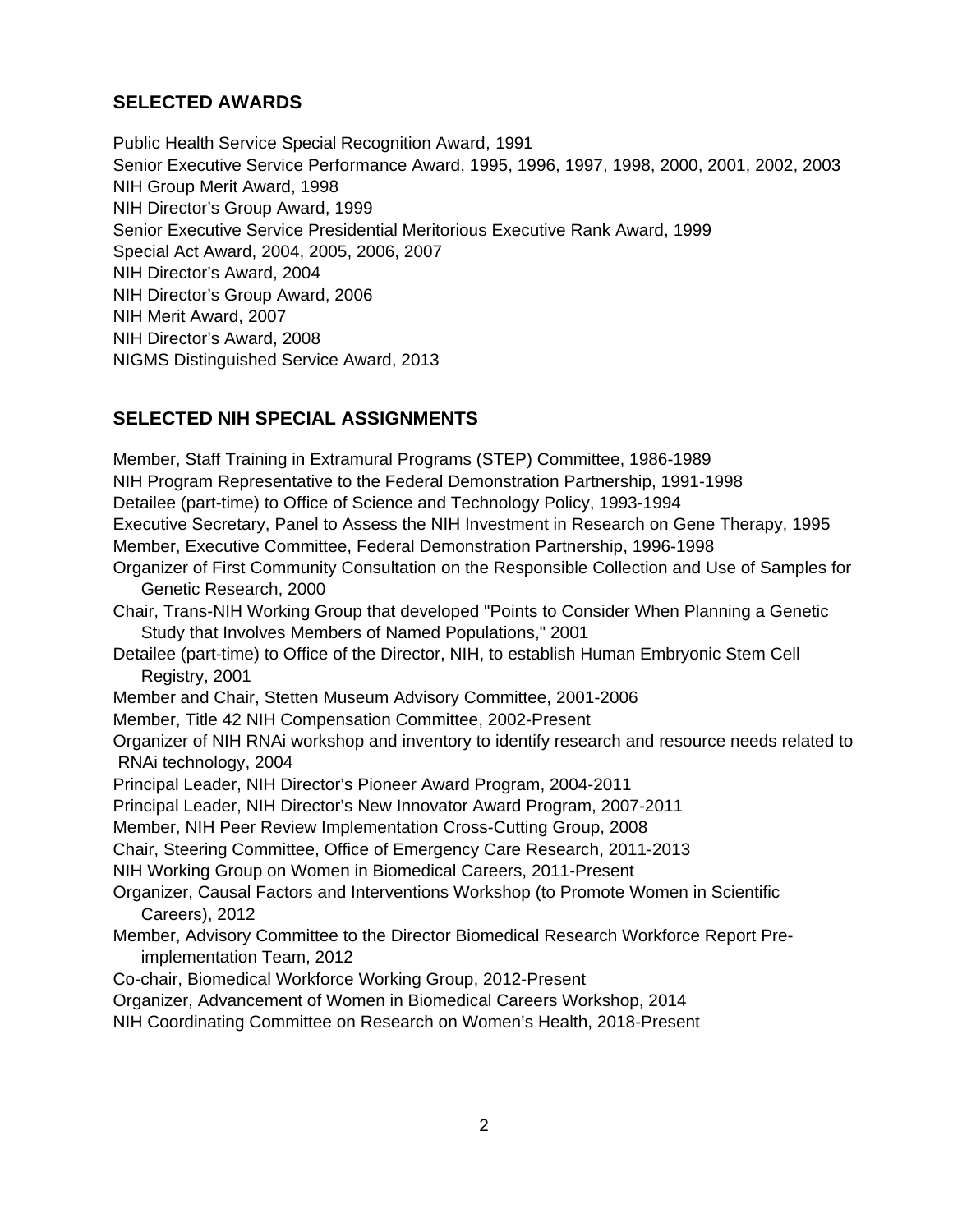### **SELECTED NIGMS SPECIAL ASSIGNMENTS**

Project Officer, NIGMS Human Genetic Cell Repository, 1984-2011 Chair, NIGMS Strategic Plan Committee, 2006-2007 Member, Portfolio Retreat Committee, 2007 Chair, NIGMS Training and Career Development Strategic Plan Committee, 2009-2010 Organizer, Advancing Biomedical Research Workforce Diversity: NIGMS Workshop for Postdocs Transitioning to Independent Positions, 2009-2010

- Chair, Implementation Committee for the NIGMS Strategic Plan for Biomedical and Behavioral Research Training, 2011
- Chair, NIGMS Postdoctoral Research Training Associates (PRAT) Strategic Plan Committee, 2013-2014

Organizer, NIGMS Council Working Group on Sepsis, 2018

#### **OTHER PROFESSIONAL ACTIVITIES**

Member, Committee of Visitors for the Division of Molecular and Cellular Biosciences, National Science Foundation, 2008

#### **SELECTED PRESENTATIONS**

Invited speaker at National Academy of Sciences Panel on Biomedical Research Training, 2003 Invited speaker on career development in quantitative biology at Burroughs Wellcome Fund

Board of Directors Meeting, 2003

- Invited speaker on community consultation in genetic research, Gordon Conference on Science and Technology Policy, 2004
- Invited speaker on NIH support for RNAi research to German Minister of Science and German Embassy science and technology staff, 2004
- Invited speaker on support of high-risk research to delegation of Dutch members of Parliament, 2006

Invited speaker on support of high-risk research to National Science Board, 2006

- Invited speaker on NIH grant support to National Science Foundation-sponsored Women in Science and Engineering Workshop, 2009
- Invited keynote speaker on NIGMS and its research training strategic plan at the EPSCoR/IDeA Foundation meeting, 2012
- Invited speaker on the future of model organisms in biomedical research at the Model Organisms to Human Biology Meeting, 2012
- Invited speaker on NIGMS and its research training strategic plan at the National IDeA Symposium of Biomedical Research Excellence (NISBRE), 2012
- Invited speaker, Investing in the Future: NIGMS Strategic Plan for Biomedical and Behavioral Research Training, Experimental Biology Society national meeting, 2012
- Invited speaker on Training the Biomedical Workforce of the Future, University of Alabama, Birmingham, 2013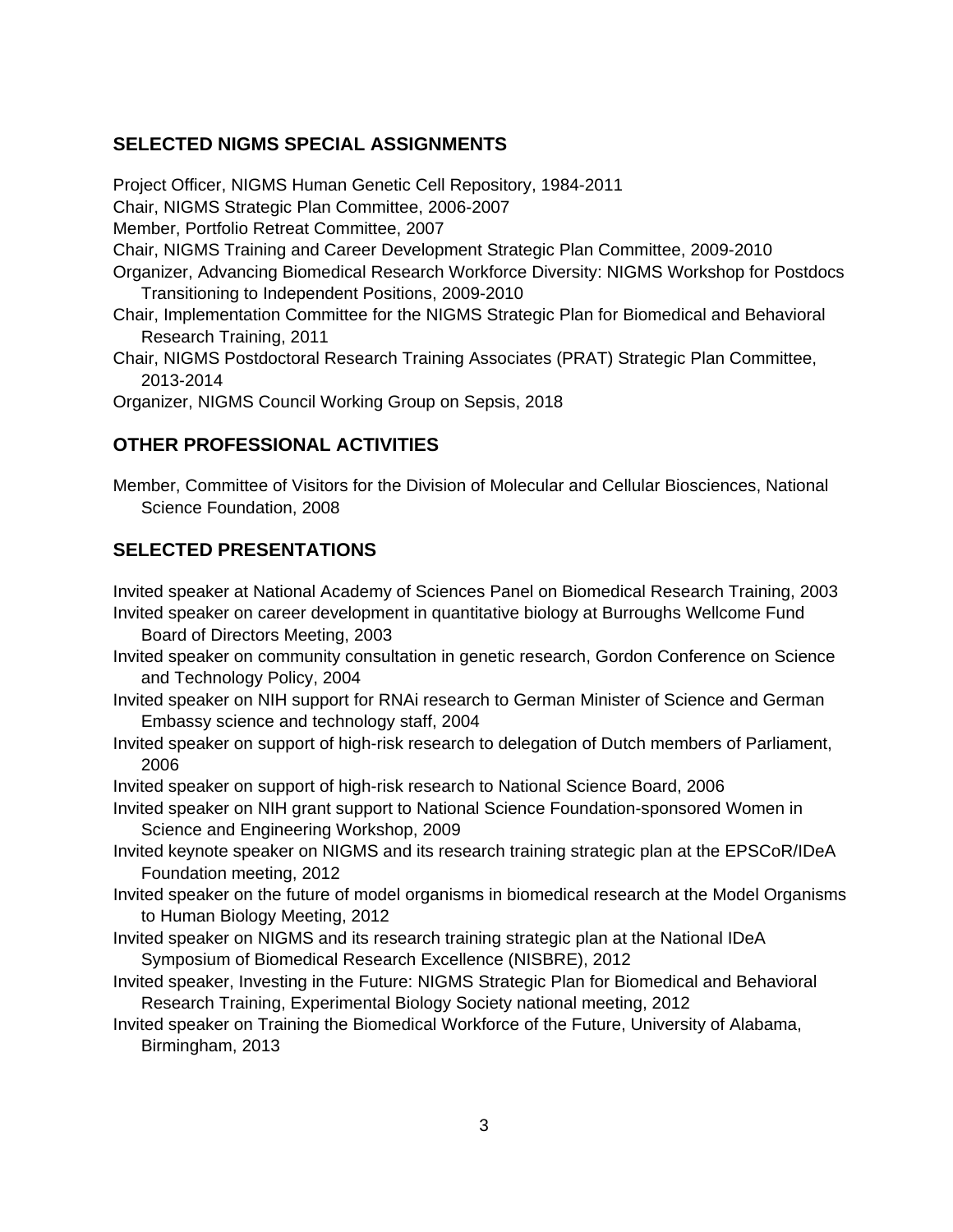# **PUBLICATIONS**

- 1. Greenberg JH. Aggregation in vitro of immature thrombocytes from early chick embryos. Thromb Diath Haemorrh. 1972 Aug 31;28(1):14-23.
- 2. Greenberg JH, Fletcher AP, Jamieson GA. The presence of glycogen synthase in preparations of platelet plasma membranes. Thromb Diath Haemorrh. 1973 Nov;30(2):307-14.
- 3. Greenberg JH, Jamieson GA. The effect of lectins on platelet aggregation and release. Biochim Biophys Acta. 1974 Apr 29;345(2):231-42.
- 4. Hassell JR, Greenberg JH, Johnston MC. Inhibition of cranial neural crest cell development by vitamin A in the cultured chick embryo. J Embryol Exp Morph. 1977 Jun;39:267-71.
- 5. Greenberg JH, Pratt RM. Glycosaminoglycan and glycoprotein synthesis by cranial neural crest cells in vitro. Cell Differ. 1977 Aug;6(2):119-32.
- 6. Greenberg JH, Schrier BK. Development of choline acetyltransferase activity in chick cranial neural crest cells in culture. Dev Biol. 1977 Nov;61(1):86-93.
- 7. Greenberg JH, Bader JP. Neural crest cells: temperature-dependent transformation by Rous sarcoma virus. Cell Differ. 1979 Feb;8(1):19-27.
- 8. Wilk AL, Greenberg JH, Horigan EA, Pratt RM, Martin GR. Detection of teratogenic compounds using differentiating embryonic cells in culture. In Vitro. 1980 Apr;16(4):269-76.
- 9. Greenberg JH, Foidart J-M, Green RM. Collagen synthesis in cultures of differentiating neural crest cells. Cell Differ. 1980 Jun;9(3):153-63.
- 10. Greenberg JH, Oliver C. Dimethyl sulfoxide reversibly inhibits the pigmentation of cultured neural crest cells. Arch Biochem Biophys. 1980 Oct 1;204(1):1-9.
- 11. Greenberg JH, Seppa S, Seppa H, Hewitt AT. Role of collagen and fibronectin in neural crest cell adhesion and migration. Dev Biol. 1981 Oct 30;87(2):259-66.
- 12. Greenberg JH. Detection of teratogens by differentiating embryonic cells in culture: evaluation as a screening system. Teratog Carcinog Mutagen. 1982;2(3-4):319-23.
- 13. Pitha J, Szente L, Greenberg JH. Poly-L-methionine sulfoxide: a biologically inert analogue of dimethyl sulfoxide with solubilizing potency. J Pharm Sci. 1983 Jun;72(6):665-8.
- 14. Jerdan JA, Varner HH, Greenberg JH, Horn VJ, Martin GR. Isolation and characterization of a factor from calf serum which promotes the pigmentation of embryonic and transformed melanocytes. J Cell Biol. 1985 May;100(5):1493-8.
- 15. Greenberg JH. Special oversight groups to add protections for population-based repository samples. Am J Hum Genet. 2000 Feb;66(2):745-7.
- 16. Greenberg JH. The National Institutes of Health announces online availability of "Points to consider when planning a genetic study that involves members of named populations." Am J Hum Genet. 2002 Jun;70(6):1602.
- 17. Greenberg JH. Investing in the future: NIGMS strategic plan for biomedical and behavioral research training. The Physiologist. 2012 Feb;55:146-7.
- 18. Rodriguez L, Brooks LD, Greenberg JH, Green ED. The complexities of genomic identifiability. Science. 2013 Jan 18;339(6117):275-6.
- 19. Hechtman, LA, Moore, NP, Schulkey, CE, Miklos, AC, Calcagno, AM, Aragon, R, and Greenberg, JH. Biomedical research funding by gender: A survival analysis. Proc. Natl. Acad. Sci. USA. 2018 Jul 16. pii: 201800615. doi: 10.1073/pnas.1800615115.